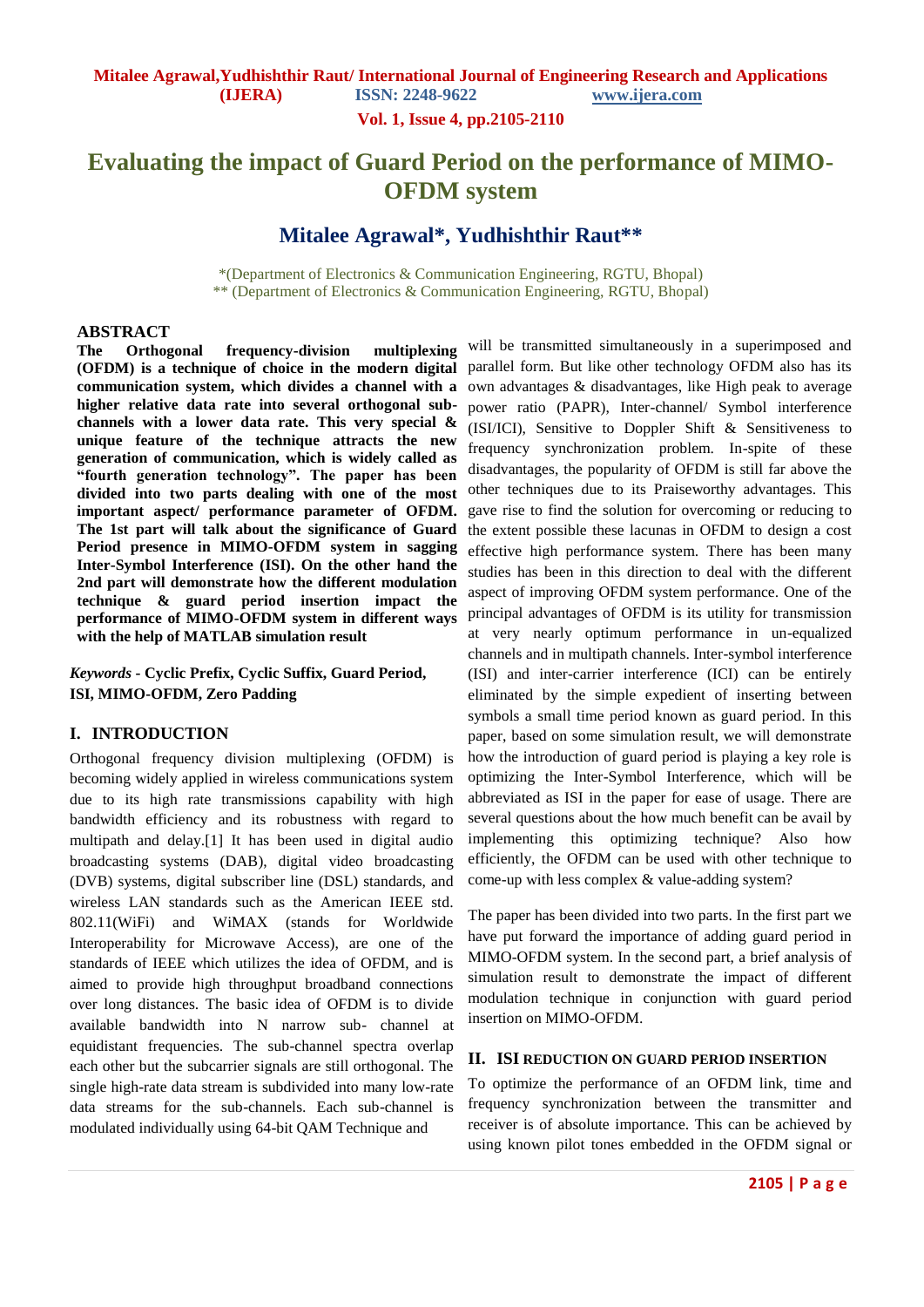### **Vol. 1, Issue 4, pp.2105-2110**

attach fine frequency timing tracking algorithms within the OFDM signal's cyclic extension (guard Period/ Period). To prevent ISI, the individual blocks are separated by guard periods wherein the blocks are periodically extended. In addition, once the incoming signal is split into the respective transmission sub-carriers, a guard period is added between each symbol. Each symbol consists of useful symbol duration,  $T_s$  and a guard period,  $\Delta t$ , in which, part of the time, and a signal of  $T_s$  is cyclically repeated. This is shown in Fig. 1.

As long as the multi path propagation delays do not exceed the duration of the period, no inter-symbol interference occurs and no channel equalization is required.

For a delay spread that is longer than the effective guard period/ Period, the BER (Bit Error Rate) rises rapidly due to the inter-symbol interference. The maximum BER that will occur is when the delay spread is very long (greater than the symbol time) as this will result in strong inter-symbol interference. In a practical system the length of the guard period can be chosen depending on the required multipath delay spread immunity required.



*Fig.1. Combating ISI using a guard period* **[2]**



*Fig. 2(a) OFDM symbol without guard period* **[3]**



*Fig. 2(b) ISI Effect of a multipath channel for each subcarrier* **[4]**

Figure 2 illustrates an ISI effect of the multipath channel over two consecutive OFDM symbols. Let  $T_{sub}$  denote the duration of the effective OFDM symbol without guard interval. Since  $W = 1/T_s$  and thus,  $\Delta f = W/N = 1/(NT_s)$  and  $T_{sub} = NT_s = 1/\Delta f$ . By extending the symbol duration by N times (i.e.,  $T_{sub} = NT_s$ ), the effect of the multipath fading channel is greatly reduced on the OFDM symbol. However, its effect still remains as a harmful factor that may break the orthogonality among the subcarriers in the OFDM scheme. As shown in Figure 2(b), the first received symbol (plotted in a solid line) is mixed up with the second received symbol (plotted in a dotted line), which incurs the ISI. It is obvious that all subcarriers are no longer orthogonal over the duration of each OFDM symbol. To warrant a performance of OFDM, there must be some means of dealing with the ISI effect over the multipath channel. As discussed in the sequel, a guard interval between two consecutive OFDM symbols will be essential.

The Guard Period in OFDM System can be inserted in two different ways. One way is the zero padding (ZP) i.e. pads the guard period with zeros. The other way is the cyclic extension of the OFDM symbol (for some continuity) by insertion of CP (cyclic prefix) or CS (cyclic suffix). CP is to extend the OFDM symbol by copying the last samples of the OFDM symbol into its front.

#### **1. Cyclic Prefix**

Let  $T_G$  denote the length of CP in terms of samples. Then, the extended OFDM symbols now have the duration of  $T_{sym} = T_{sub} + T_{G}$ . Figure 3(a) shows two consecutive OFDM symbols, each of which has the CP of length TG, while illustrating the OFDM symbol of length  $T_{sym} = T_{sub} + T_{G}$ . Meanwhile, Figure 3(b) illustrates them jointly in the time and frequency domains. Figure 3(b) shows the ISI effects of a multipath channel on some subcarriers of the OFDM symbol. It can be seen from this figure that if the length of the guard interval (CP) is set longer than or equal to the maximum delay of a multipath channel, the ISI effect of an OFDM symbol (plotted in a dotted line) on the next symbol is confined within the guard interval so that it may not affect the FFT of the next OFDM symbol, taken for the duration of  $T<sub>sub</sub>$ . This implies that the guard interval longer than the maximum delay of the multipath channel allows for maintaining the orthogonality among the subcarriers. As the continuity of each delayed subcarrier has been warranted by the CP, its orthogonality with all other subcarriers is maintained over  $T_{sub}$ , such that:

$$
\frac{1}{T_{sub}} \int_{0}^{T_{sub}} e^{j2\pi f_1(t-t_0)} e^{j2\pi f_2(t-t_0)} dt = 0, k \neq i
$$
 (1)

for the first OFDM signal that arrives with a delay of  $t_0$ , and

$$
\frac{1}{T_{sub}} \int_{0}^{T_{sub}} e^{j2\pi f k(t-t_0)} e^{j2\pi f t(t-t_0-T_s)} dt = 0, k \neq i
$$
 (2)

for the second OFDM signal that arrives with a delay of  $t_0$  $+T_s$ .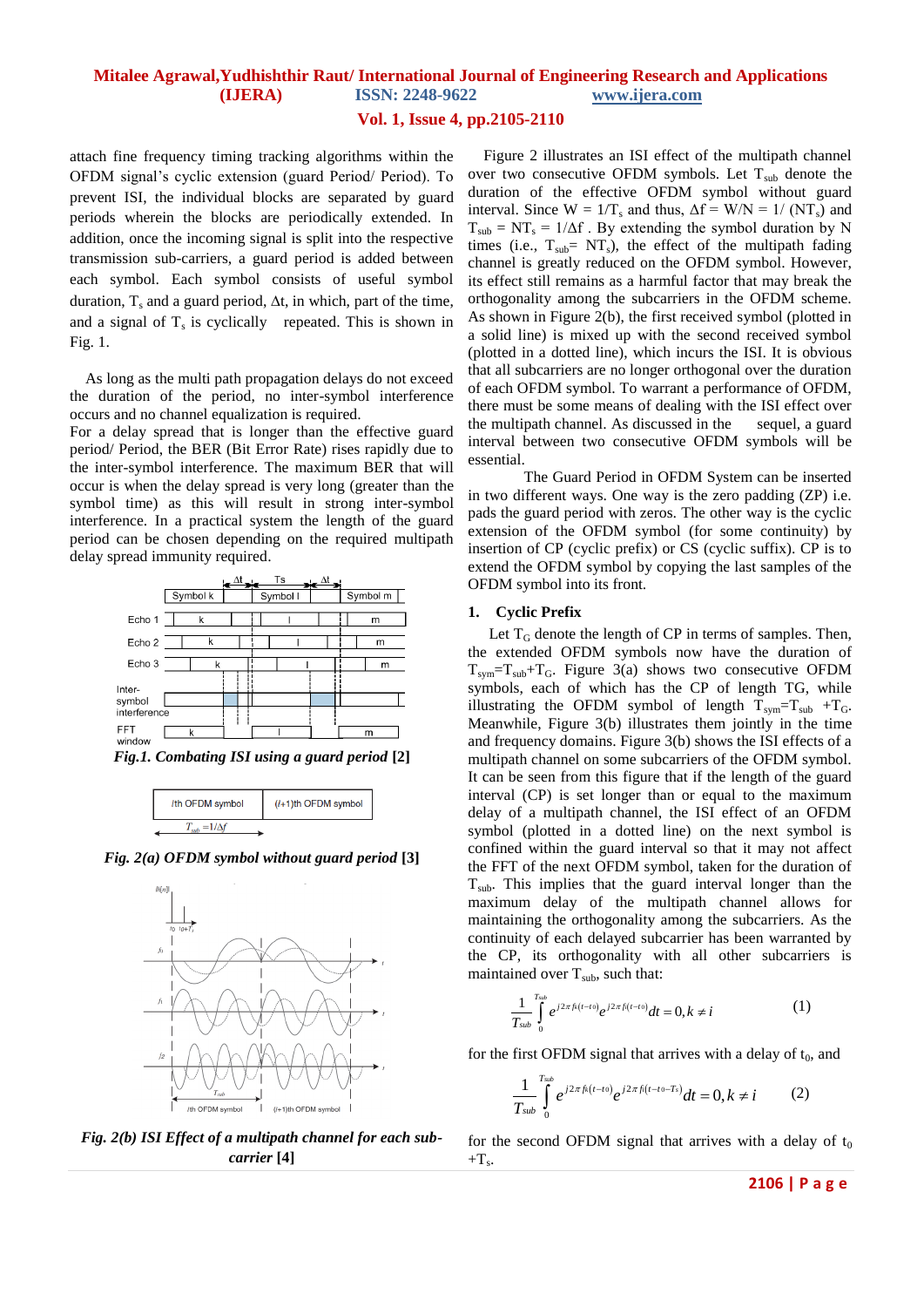**Vol. 1, Issue 4, pp.2105-2110**



*Fig. 3(b) ISI Effect of a multipath channel for each subcarrier* **[4]**

### **2. Cyclic Suffix (CS)**

Cyclic suffix (CS) is also a cyclic extension of the OFDM system. It is different from CP only in that CS is the copy of the head part of an effective OFDM symbol, and it is inserted at the end of the symbol. CS is used to prevent the interference between upstream and downstream, and is also used as the guard interval for frequency hopping or RF convergence, and so on. Both CP and CS are used in Zipperbased VDSL systems in which the Zipper duplexing technique is a form of FDD (Frequency-Division Duplexing) that allocates different frequency bands (subcarriers) to downstream or upstream transmission in an OFDM symbol, allowing for bidirectional signal flow at the same time. Here, the purpose of CP and CS is to suppress the ISI effect of the multipath channel, while ensuring the orthogonality between the upstream and Therefore, the length of CP is set to cover the time dispersion of the channel, while the length of CS is set according to the difference between the upstream transmit time and downstream receive time. Figure 4 shows the structure of the OFDM symbol used in Zipper-based VDSL systems, where the length of the guard interval is the sum of CP length  $T_{CP}$  and CS length  $T_{CS}$ .



*Fig.4. OFDM Symbol with CP & CS* **[6]**

#### **3. Zero Padding (ZP)**

We may insert zero into the guard interval. This particular approach is adopted by multiband- OFDM (MB-OFDM) in an Ultra Wide-band (UWB) system. Figures 5 (a) and (b) show OFDM symbols with ZP and the ISI effect of a multipath channel on OFDM symbols for each subcarrier, respectively. Even with the length of ZP longer than the maximum delay of the multipath channel, a small STO causes the OFDM symbol of an effective duration to have a discontinuity within the FFT window and therefore, the guard interval part of the next OFDM symbol is copied and added into the head part of the current symbol to prevent ICI as described in Figure 6.

Since the ZP is filled with zeros, the actual length of an OFDM symbol containing ZP is shorter than that of an OFDM symbol containing CP or CS and accordingly, the length of a rectangular window for transmission is also shorter, so that the corresponding sine-type spectrum may be wider. This implies that compared with an OFDM symbol containing CP or CS, an OFDM symbol containing ZP has PSD (Power Spectral Density) with the smaller in-band ripple and the larger out-of-band power, allowing more power to be used for transmission with the peak transmission power fixed.

Note that the data rate of the OFDM symbol is reduced by  $T_{sub}T_{sym}=T_{sub}/(T_{sub}+T_{G})$  times due to the guard interval.



*Fig. 5(b) ISI Effect of a multipath channel on OFDM symbols with ZP* **[4]**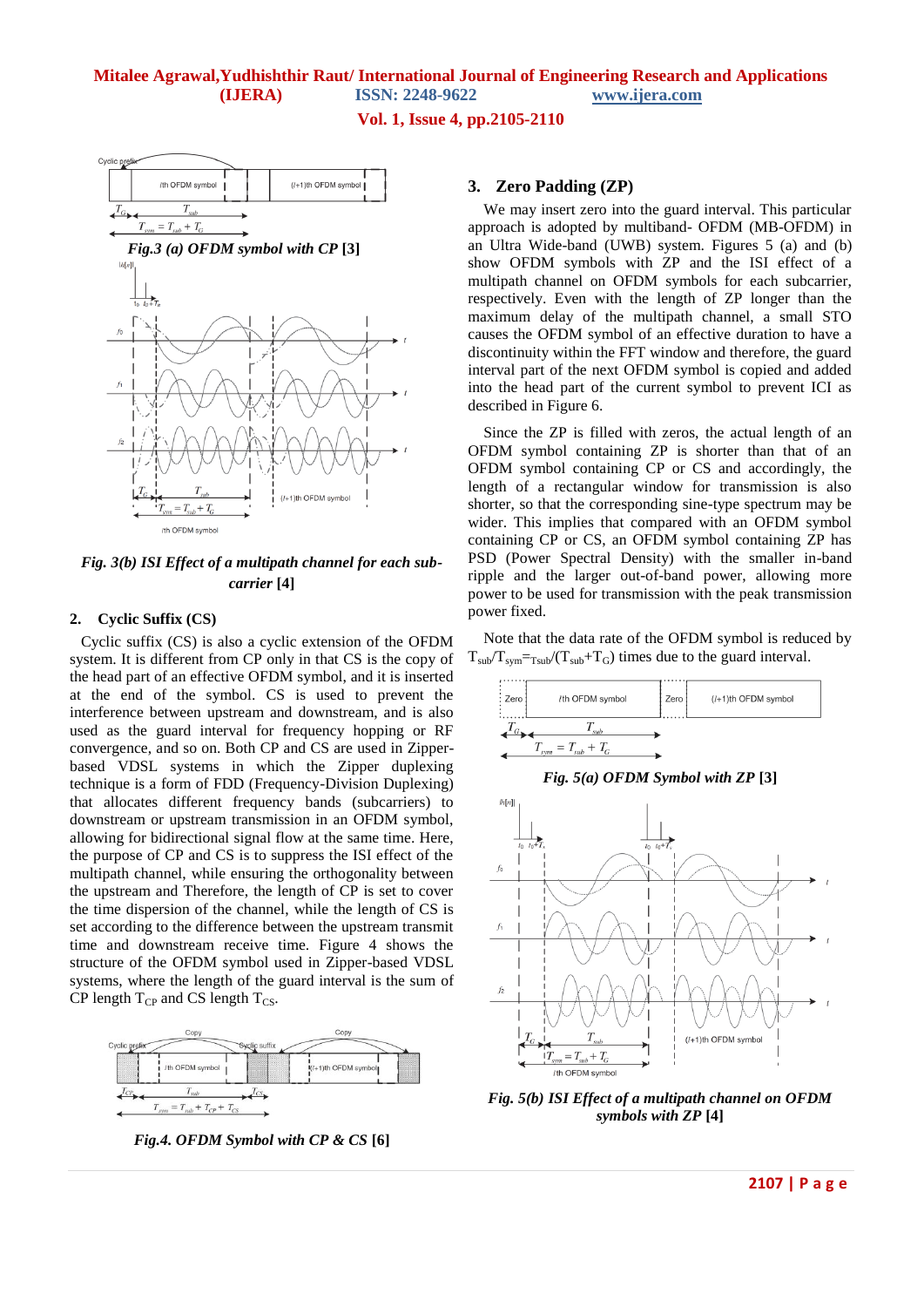#### **Vol. 1, Issue 4, pp.2105-2110**



*Fig.6. Copying and adding the guard interval of the next symbol into the head part of the current symbol to prevent ICI.* **[5]**

## **III. BER ANALYSIS OF OFDM SYSTEM**

The analytical BER expressions for M-ary QAM signaling in AWGN and Rayleigh channels are respectively given by equation (3)  $\&$  equation (4) [6] as:

$$
P_e = \frac{2(M-1)}{M \log 2M} Q \left( \sqrt{\frac{6E_b}{N_0} \cdot \frac{\log 2M}{M^2 - 1}} \right)
$$
 (3)

$$
P_e = \frac{(M-1)}{M \log 2M} \left( 1 - \sqrt{\frac{3\gamma \log 2M / (M^2 - 1)}{3\gamma \log 2M / (M^2 - 1) + 1}} \right)
$$
(4)

Where,  $\gamma$  and M denote  $E_b/N_0$  and the modulation order, respectively, while  $Q(x)$  [7] is the standard Q-function defined as:

$$
Q(x) = \frac{1}{\sqrt{2\pi}} \int_{x}^{\infty} e^{-t^2/2} dt.
$$
 (5)

Note that if  $N_{used}$  subcarriers out of total N (FFT size) subcarriers (except  $N_{vc}$ =N/ $N_{used}$  virtual subcarriers) are used for carrying data, the time-domain  $SNR$ ,  $SNR$ <sub>t</sub> [8], differs from the frequency-domain SNR,  $SNR_f$ , as follows:

$$
SNR_t = SNR_f + 10\log\frac{N_{used}}{N}[_{dB}]
$$
 (6)

## **IV. RESULTS**

The BER Performance of MIMO OFDM system has been analyzed for two scenarios, one is with Guard period inclusion and the other one without Guard period inclusion. Also the effect of the different modulation techniques over the performance of MIMO-OFDM system is illustrated thru the simulation results. After comparing the simulation result obtained by plotting Bit Error Rate (BER) against the Signal to Noise Ratio (SNR), there are two facts which are quite obvious and lead to conclusion. First, the presence of Guard Period in the MIMO OFDM System improves BER performance to the significant extent. Secondly, the different

modulation techniques also affect the BER performance of the system.

The simulation set-up is divided into three sub-parts. In the first part, one of the three Guard period insertion techniques is chosen for the experiment purpose. As per results, since cyclic prefix gives better result at the selected guard period value, it has been selected for the present experimental setup.

In the second part, alternatively different Modulation techniques has been taken to analyze, which techniques is most suited to MIMO OFDM system. The different techniques used for analyses in present set-up are QPSK, 16- QAM & 64-QAM.

In the third part the value of Guard period is taken. After successive testing, the two values which has been taken in present experimental set-up are  $GP=32$  &  $GP=0$  for with guard period & without guard period case respectively.

From Figure 7(a), 7(b) & 7(c), it is clear that the BER performance with CP of length of 32 samples shows some inconsistence with improvement as we move for 64-QAM to QPSK for modulation technique with that of the analytic result in the Rayleigh fading channel. This implies that the OFDM system is just subject to a flat fading channel as long as GP is large enough. It is also clear that the BER performance in an AWGN channel is almost consistent with the simulation channel. This is true regardless of how long GP is, because there is no multipath delay in the AWGN channel. As illustrated in Figure 7(d)  $&$  compared to Figure 7(a), 7(b) & 7(c), however, the effect of ISI on the BER performance becomes significant in the multipath Rayleigh fading channel as the length of GP decreases, which eventually leads to an error floor.



*Fig. 7(a) GP length: Ng = N/2 = 32 with 64-QAM*



**2108 | P a g e**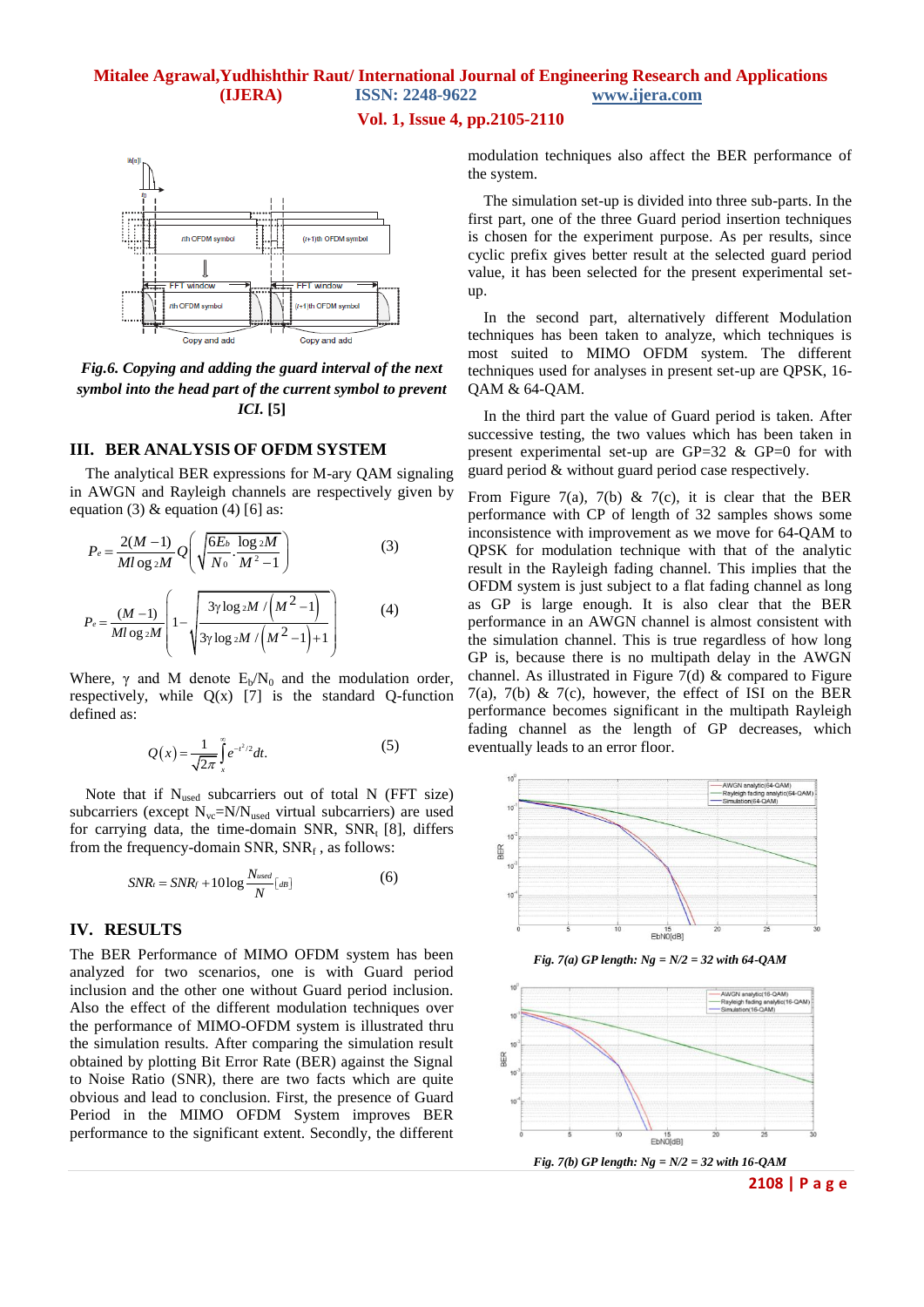#### **Vol. 1, Issue 4, pp.2105-2110**



*Fig. 7(c) GP length: Ng = N/2 = 32 with QPSK*



*Fig. 7(d) GP length: Ng = 0 (i.e. no GP) with QPSK Fig.7. BER Performance for OFDM system with QPSK, 16- QAM & 64-QAM.*

#### **V. CONCLUSION**

Results simulated shows that the insertion of Guard Period plays a significant role in improving the performance of the MIMO-OFDM system. Also it is quite visible from the result that if the value of Guard Period is chosen appropriately in conjunction with right modulation technique the performance can be enhanced to a significant extent. As the results depict the fact that the QPSK gives best result for MIMO OFDM system while 16-QAM modulation technique cause negligible improvement in the BER performance of the system. However, there is still further possibility of improving the performance of the OFDM system, which can be achieved by using OFDM in conjunction to other multiple access technique such as FDMA (Frequency Division Multiple Access), TDMA (Time Division Multiple Access) & CDMA (Code Division Multiple Access).

#### **REFERENCES**

- [1] Mitalee Agrawal, Yudhishthir Raut, "Effect of Guard Period Insertion in MIMO OFDM System", (IJCTEE)International Journal of Computer Technology & Electronics Engineering, Texas, US, Vol. 1 No. 2, 2011.
- [2] http://users.cecs.anu.edu.au/~jian/Course\_mc\_files/MC\_ note1.pdf
- [3] Hermann Rohling, OFDM Concept & Future, Springer Heidelberg Dordrecht London New York, 2011.
- [4] Yong Soo Cho, Jaekwon Kim, Won Young Yang, Chung G. Kang, MIMO-OFDM Wireless Communications with MATLAB, John Wiley & Sons (Asia) Pte Ltd., 2010.
- [5] Srabani Mohapatra, Susmita Das, "A study on OFDM System and its Performance Analysis," Proceedings of Emerging Trends in Computing and Communication (ETCC-08), pp.81-84, Dec 30-31, 2008, Computer Science Dept, NIT Hamirpur, H.P.
- [6] M. P. Chitra, Dr. S. k. Srivastsa, "Impact of Guard Interval in Porposed MIMO-OFDM system for Wireless communication", (IJCSIS) International Journal of computer Science and Information Security, Vol. 8 No.9, 2010.
- [7] [http://en.wikipedia.org/wiki/File:OFDMA\\_subcarriers.p](http://en.wikipedia.org/wiki/File:OFDMA_subcarriers.png) [ng](http://en.wikipedia.org/wiki/File:OFDMA_subcarriers.png)
- [8] Ravitej Amasa, "Inter Carrier Interference Cancellation in OFDM System", Dept. of Electronics & Communication Engineering, NIT, Rourkela, session 2009.
- [9] Govingd Singh Parihar, "Synchronization Techniques for OFDM" Bachelor Project Report, Dept. of Electronics & Communication Engineering, NIT, Rourkela, Session 2008-2009.
- [10]Samaneh Shooshtary, "Development of a MATLAB simulation environment for vehicle-to-vehicle and infrastructure communication based on IEEE 802.11" Master dissertation, Dept. of Telecommunication, University of Galve, Vienna, December 2008.
- [11]Dominik Bischoff, " Noise Variation Estimaton for MIMO-OFDM Testbed" Master dissertation, Dept. of Information Technology & Electrical Engineering, Swiss Federal Institute of Technology, Zurich, December 2008.
- [12]Dominik Bischoff, "Noise Variance Estimation for MIMO-OFDM Testbed", Department of Information and Electrical Engineering, ETH, Zurich Winter Session, 2008
- [13] J. G. Proakis, Digital Communications, McGraw-Hill, 2008.
- [14]M. Jiang and L. Hanzo, "Multiuser MIMO-OFDM for next generation wireless systems," Proceedings of IEEE, vol.95, pp.1430-1469, July 2007.
- [15]Cisco Systems GMBH, "Überblick über die Wireless-Technologie 802.11n," www.cisco.com, 2007.
- [16]Sarod Yatawatta and Athina P. Petropulu, "Blind Channel Estimation in MIMO OFDM Systems with Multiuser Interference" IEEE TRANSACTIONS ON SIGNAL PROCESSING, VOL. 54, NO. 3, MARCH 2006.
- [17]Luis Litwin and Michael Pugel, "The Principles of OFDM" RF signal processing, January 2001.
- [18]J. Armstrong, "Analysis of new and existing methods of reducing inter carrier Interference due to carrier frequency offset in OFDM", IEEE Transaction on